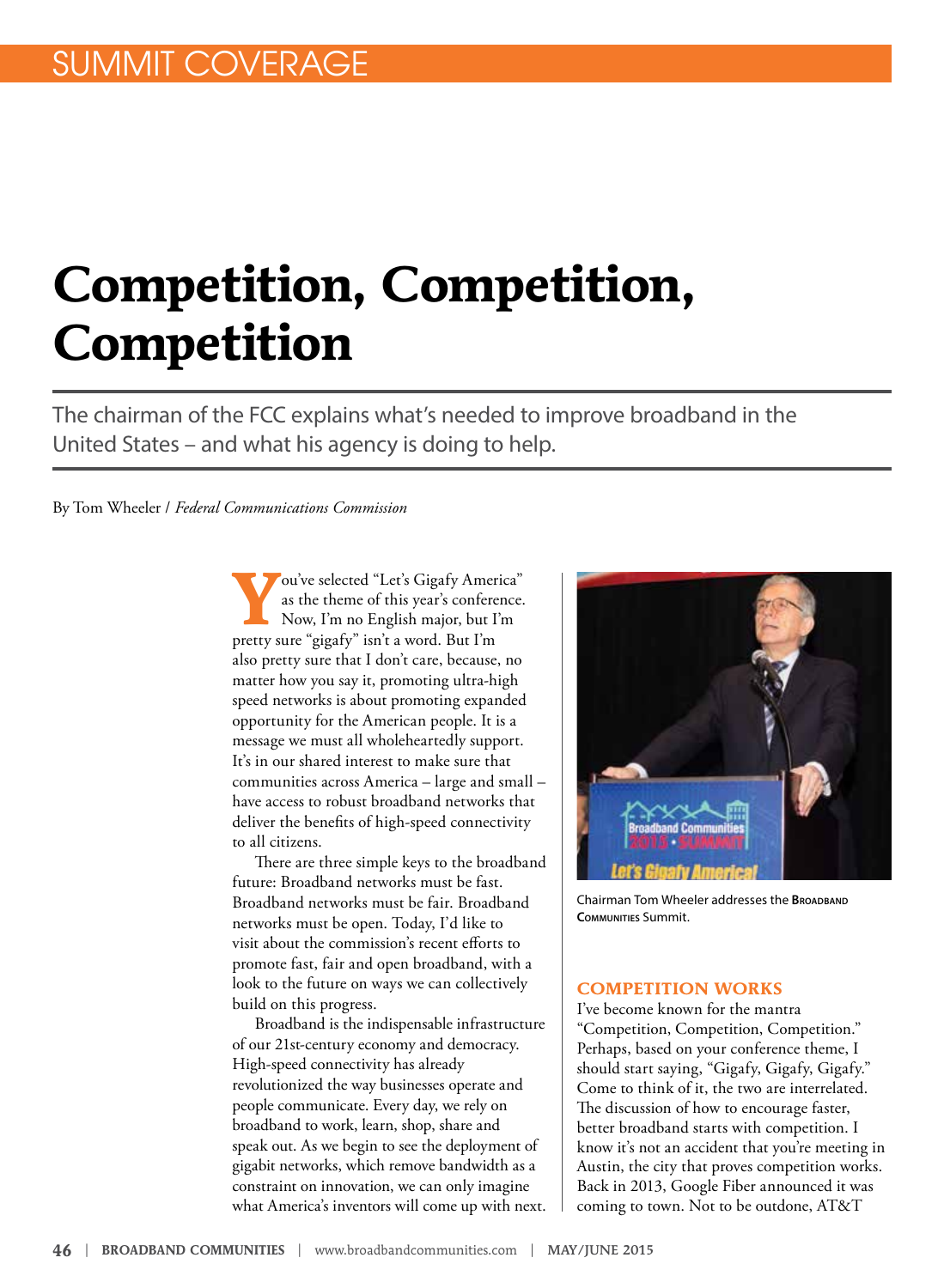initiated upgrades to its network so it can offer gigabit service for \$70 per month. As if most of you weren't jealous already, a regional carrier, Grande, upgraded its network and is offering gigabit broadband in Austin for \$65 a month.

You see a similar competitive response across the country. Google Fiber has designated Atlanta as one of the next markets it will enter. Just weeks ago, Comcast announced plans to offer 2 Gbps broadband in Atlanta, leapfrogging Google's speeds even though the competition is only hypothetical at this point.

This is hardly a modern phenomenon. Competition benefits not only the customers of the challenger but also the customers of the incumbent in the form of lower prices and higher quality. The history of communications policy teaches us that competition drives deployment and network innovation. To meet the competitive threat of satellite services, cable TV companies upgraded their facilities. When the Internet went mainstream, they found themselves in the enviable position of having greater network capacity than telephone companies. Confronted by such competition, the telcos upgraded to DSL and in some places deployed all-fiber or fiber-and-copper networks. Cable companies further responded to this competition by improving their own broadband performance.

#### **WITHOUT COMPETITION, THE MARKET DOESN'T WORK**

Despite good news in places such as Austin, the days of telcos and cable ensuring consumers at least two competitive choices for Internet access are in doubt. The bandwidth demands of U.S. consumers have increased dramatically. The typical connected family of four has seven broadband-powered devices at home and increasingly uses bandwidthintensive applications such as streaming HD video. The capabilities of copper networks simply aren't keeping up with these growing demands. As a result, traditional DSL is no longer a practical

competitive option to cable.

Too many consumers have gone from having limited choice for broadband to having only one choice – or none at all. At 25 Mbps downstream, which is table stakes for broadband in 2015, just under 75 percent of U.S. homes can choose from only one or fewer wired providers. And, of course, that "or fewer" reference means that about 20 percent have *no* access at that speed.

That reality is simply unacceptable. Where there is no choice, the market cannot work. History suggests that it's the telcos' turn to counter with massive network upgrades. AT&T, in fact, has announced plans to lay fiber in more than 20 markets. However, with both Verizon and AT&T prioritizing investment in their wireless networks, there are serious questions about whether the virtuous cycle of telcos and cable companies making competitive broadband upgrades and offering consumers at least two options will continue. And two options, by the way, is not the traditional definition of vigorous competition.

#### **STEP ONE: PRESERVE ECONOMIC INCENTIVES FOR BROADBAND**

So what are we doing at the FCC to promote competition? Step one is preserving economic incentives for competitive investment in broadband infrastructure. This issue was front and center in the commission's work on our new Open Internet rules. Again, we want fast, fair and open networks. We don't get fast networks without private investment. That's why I made it clear that our Open Internet Order must achieve two equally important goals: ensuring consumers' and innovators' right to use the Internet without interference from gatekeepers while creating conditions that enable economic returns as an incentive for infrastructure investment.

Ultimately, we determined that the best way to achieve both goals was to adopt new rules using modernized Title II authority. This light-touch regulatory approach was modeled after the Title II rules for the mobile voice industry, which went hand in hand with hundreds of billions in network investment. Established Internet companies such as Google and eBay and emerging players such as Etsy and Vimeo have praised the rules, saying strong net neutrality protections will preserve the Internet as an open platform for innovation and free expression.

So how will the use of Title II impact the investment goal? To begin answering that question, let's look at how network investment fared when broadband was previously a Title II service. As it turns out, wireline DSL was regulated as a common-carrier service from the late 1990s until 2005. Interestingly, in this period, under the old heavytouch approach to Title II, our nation saw the highest levels of broadband infrastructure investment ever. AT&T, Verizon and Qwest actually increased their capital investments as a percentage of revenue immediately after the commission expanded Title II requirements pursuant to the '96 Telecom Act. According to one filing in our Open Internet record, "the average annual investment by telecom carriers was 55 percent higher under the period of Title II's application."

But because competitive broadband investment is more important now than ever before, the Open Internet Order took pains to create an investment climate that is significantly better than the one carriers experienced during the last buildout boom. That's why our Open Internet Order explicitly states that there will be no retail rate regulation.

The economic underpinnings for competitive infrastructure investment have never been better. The initial response is encouraging. Many ISPs, including such companies as Sprint, T-Mobile, Frontier, Google Fiber and hundreds of rural companies and small, competitive wireless companies, say they can build their businesses within our rules. Even Comcast, AT&T and Verizon, which oppose what we did, continued to invest in their networks even knowing the rule was coming.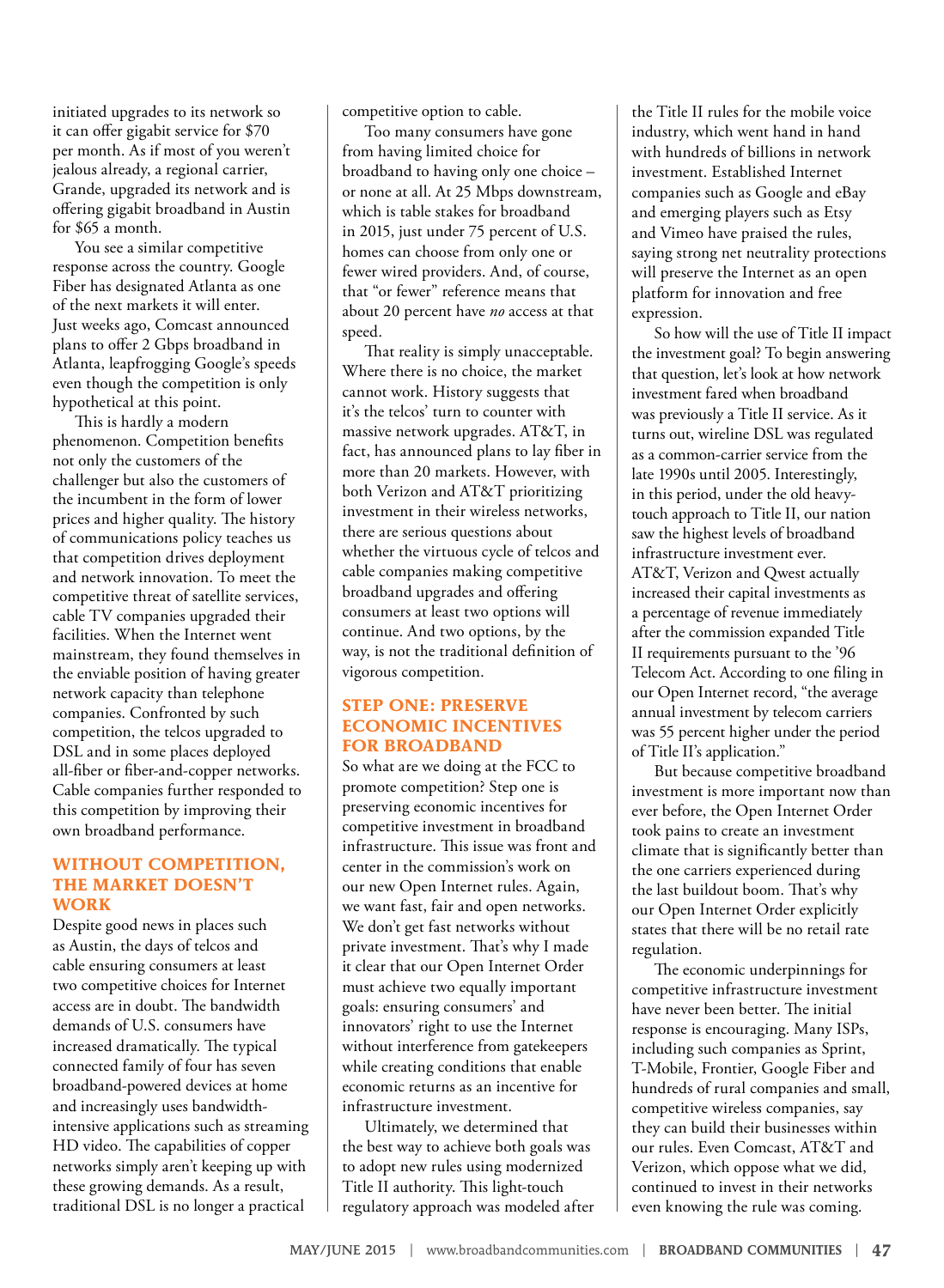## SUMMIT COVERAGE

When local leaders have their hands tied, local businesses and residents suffer the consequences.

In addition, ISP market capitalization continued to grow even after adoption of the regulations. This shouldn't come as a huge surprise. Many people said investment would crater when the FCC adopted its previous Open Internet Order, but from the time those rules were proposed in 2009 until they were largely overturned, broadband capital expenditures rose steadily.

Even with a friendly regulatory climate, there's no guarantee carriers will invest to expand and upgrade their networks. Last summer, the Washington Post reported that revenue continues to increase steadily for large ISPs, but network investment isn't following suit. The headline read, "ISPs are spending less on their networks as they make more money on them."

Understand the importance of this point: What incentivizes broadband companies the most has little to do with regulation; it's whether they face the threat of competition.

#### **STEP TWO: ALLOW CITIES TO PROVIDE COMPETITIVE BROADBAND OPTIONS**

That brings me to my second component of expanding competitive broadband choices. No matter what the commission does to remove barriers to broadband investment, there will be communities that are underserved, or even unserved, by the private market. When commercial providers don't step up to serve a community's needs, we should embrace the great American tradition of citizens stepping up to take action collectively.

Across the country, communities are listening to the needs of their citizens and enterprises, engaging community stakeholders and focusing on delivering competitive broadband services to respond to those needs.

Many communities work with existing private sector providers to facilitate improved broadband service. But when that doesn't work, they seek alternatives, including creating various forms of public-private partnerships and, in some cases, deploying broadband networks themselves. These efforts are reaping dividends, enabling new economic opportunities and improvements in education, health care, and public safety for the communities that take these steps.

For some reason, the examples of Chattanooga, Tenn., and Wilson, N.C., come to mind. In Chattanooga, large companies such as Amazon and Volkswagen have invested in new facilities, citing the city's world-leading network as a reason. And Chattanooga is emerging as an incubator for tech start-ups. In Wilson, the area's top employers all rely on the community broadband network, new companies have located in Wilson because of its network, and residents and businesses in five surrounding counties are all pleading for access to this gigabit-speed connectivity.

These pro-competition efforts are being met with resistance. In Tennessee and North Carolina, and in 17 other states, community broadband efforts have been blocked or severely curtailed by restrictive state laws – laws often passed because of heavy lobbying support by incumbent broadband providers.

Case in point: A Tennessee state senator currently plans to introduce legislation in 2016 that would lift state restrictions and allow municipal broadband providers to expand services. Recent press reports are that AT&T is encouraging its employees to write state legislators opposing the bill. Everybody has First Amendment rights, and as the former head of NCTA and CTIA,

I used to do the same thing, but let's understand what is really going on here: The employees aren't being asked to write in favor of faster, cheaper, more available broadband that's good for consumers but in support for just the opposite.

While these are legal issues, they have a very human face. When local leaders have their hands tied by bureaucratic state requirements, local businesses and residents are the ones who suffer the consequences. I met a man named Richard Thornton who told me about the frustration of living only three-quarters of a mile from Chattanooga's gigabit network but still being in the Internet Dark Ages. Mr. Thornton has to pay \$316 per month for a collage of services, including two mobile hot spots (which require careful monitoring for data usage), satellite TV and phone service. Yet, less than a mile away, gigabit service is available with TV and phone for only \$133 – and the provider would like to extend it but has been prohibited from doing so by Tennessee's bureaucratic requirements.

I also met Eva VanHook from Bradley County, Tenn., who explained how she has to drive her son to their church to watch online material assigned by his biology teacher because state rules have kept her from getting the faster – and cheaper – Internet service that Chattanooga EPB wants to deliver to her.

Just as the people of Chattanooga and Wilson acted collectively to address the lack of competitive broadband choices in their communities, they chose to act when state-level red tape prevented them from expanding their networks. The cities filed petitions with the FCC, asking the commission to pre-empt these restrictive state laws. This February, the commission granted those petitions.

The commission respects the important role of state governments in our federal system, and we do not take the matter of pre-empting state laws lightly. But it is a well-established principle that state laws that inhibit the exercise of federal policy may be subject to pre-emption in appropriate circumstances. My position on this